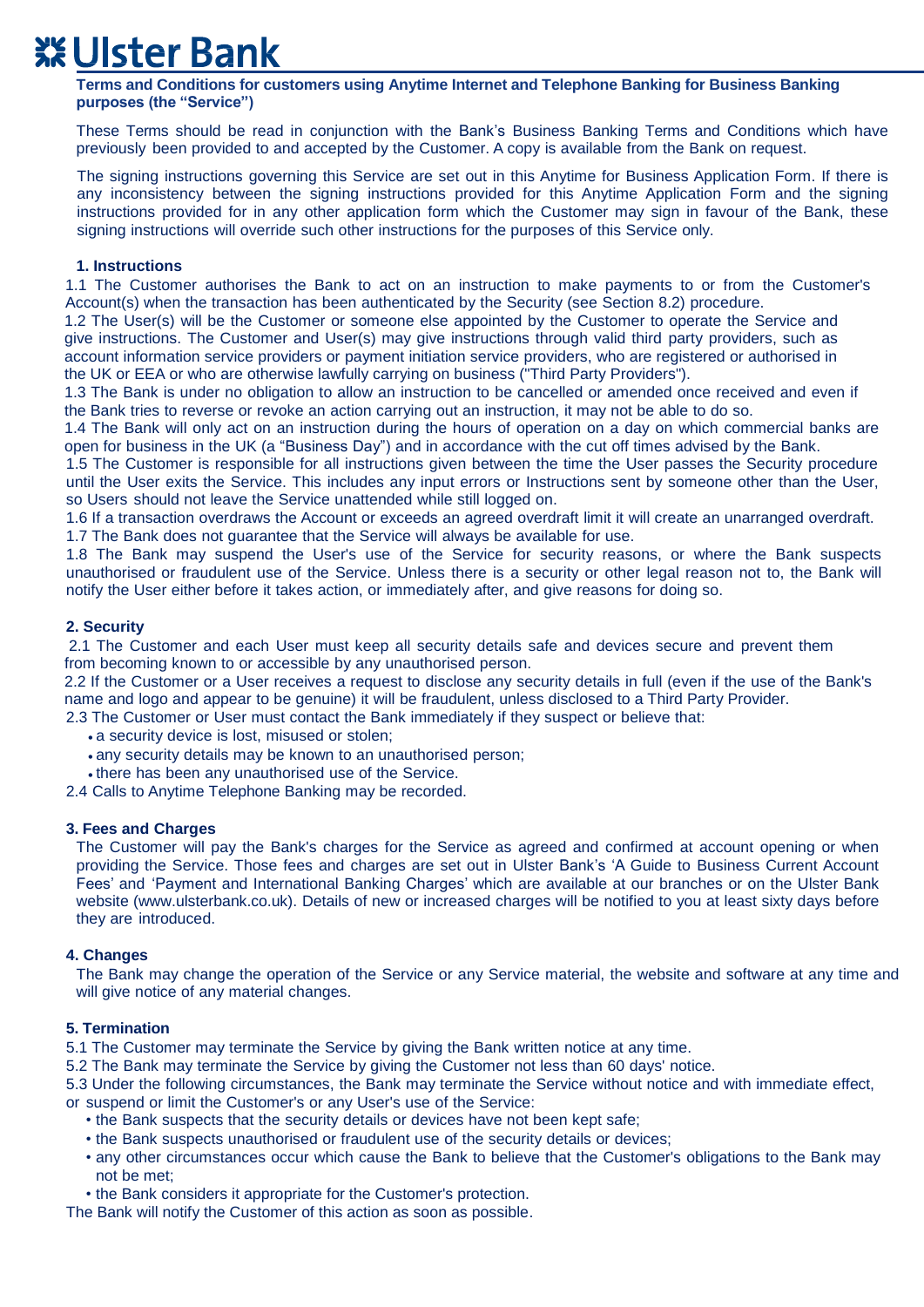# **6. Your information**

#### **6.1 Who we are**

Your account is with Ulster Bank.

We are a member of the NatWest Group (the Group). For information about our Group of companies please visit www.natwestgroup.com and click on 'About Us', or for similar enquiries please telephone 0131 556 8555 or Relay UK 18001 0131 556 8555.

# **6.2 Our Electronic Information**

If you contact us electronically, we may collect your electronic identifier, (e.g. Internet Protocol (IP) address or telephone number) supplied by your service provider.

#### **6.3 How we use your information and who we share it with**

6.3.1 Your information comprises all the details we hold about you and your transactions, and includes information obtained from third parties.

6.3.2 We may use and share your information with other members of the Group to help us and them:

- assess financial and insurance risks;
- recover debt:
- prevent and detect crime;
- understand our customers' requirements;
- develop and test products and services.

6.3.3 We do not disclose your information to anyone outside the Group except: ◦where we have your permission;

- where we are required or permitted to do so by law;
- to credit reference and fraud prevention agencies and other companies that provide a service to us or you;
- where we may transfer rights and obligations under an agreement or
- as set out in section 6.3.4 below.

6.3.4 We may disclose your information to government entities or regulatory bodies in order that those entities may discharge their responsibilities and obligations or exercise their powers or functions.

6.3.5 We may transfer personal information to other countries on the basis that anyone to whom we pass it provides an adequate level of protection. However, such information may be accessed by law enforcement agencies and other authorities to prevent and detect crime and comply with legal obligations.

6.3.6 From time to time we may change the way we use your information. Where we believe you may not reasonably expect such a change we shall write to you. If you do not object to the change within 60 days, you consent to that change.

6.3.7 If you would like a copy of the information we hold about you, please write to The Data Protection Manager, Compliance, Ulster Bank, 11-16 Donegall Square East, Belfast, BT1 5UB. A fee may be payable.

#### **Credit reference agencies**

We may make periodic searches at credit reference agencies and will provide information to the Group to manage and take decisions about your accounts. This may include information about how you manage your account including your account balance, credit limit and any arrears. We will also provide this information to credit reference agencies who may make this information available to other organisations so that they can take decisions about you, your associates and members of your household. The information may also be used for tracing purposes.

# **Fraud prevention agencies**

8.1 If false or inaccurate information is provided and fraud is identified or suspected, details may be passed to fraud prevention agencies. We may also obtain information about you from fraud prevention agencies. Law enforcement agencies may access and use this information. We and other organisations may also access and use this information to prevent fraud and money laundering, for example when:

- checking applications for, and managing credit or other facilities and recovering debt;
- checking insurance proposals and claims;
- checking details of job applicants and employees.

We, and other organisations that may access and use information recorded by fraud prevention agencies, may do so from other countries.